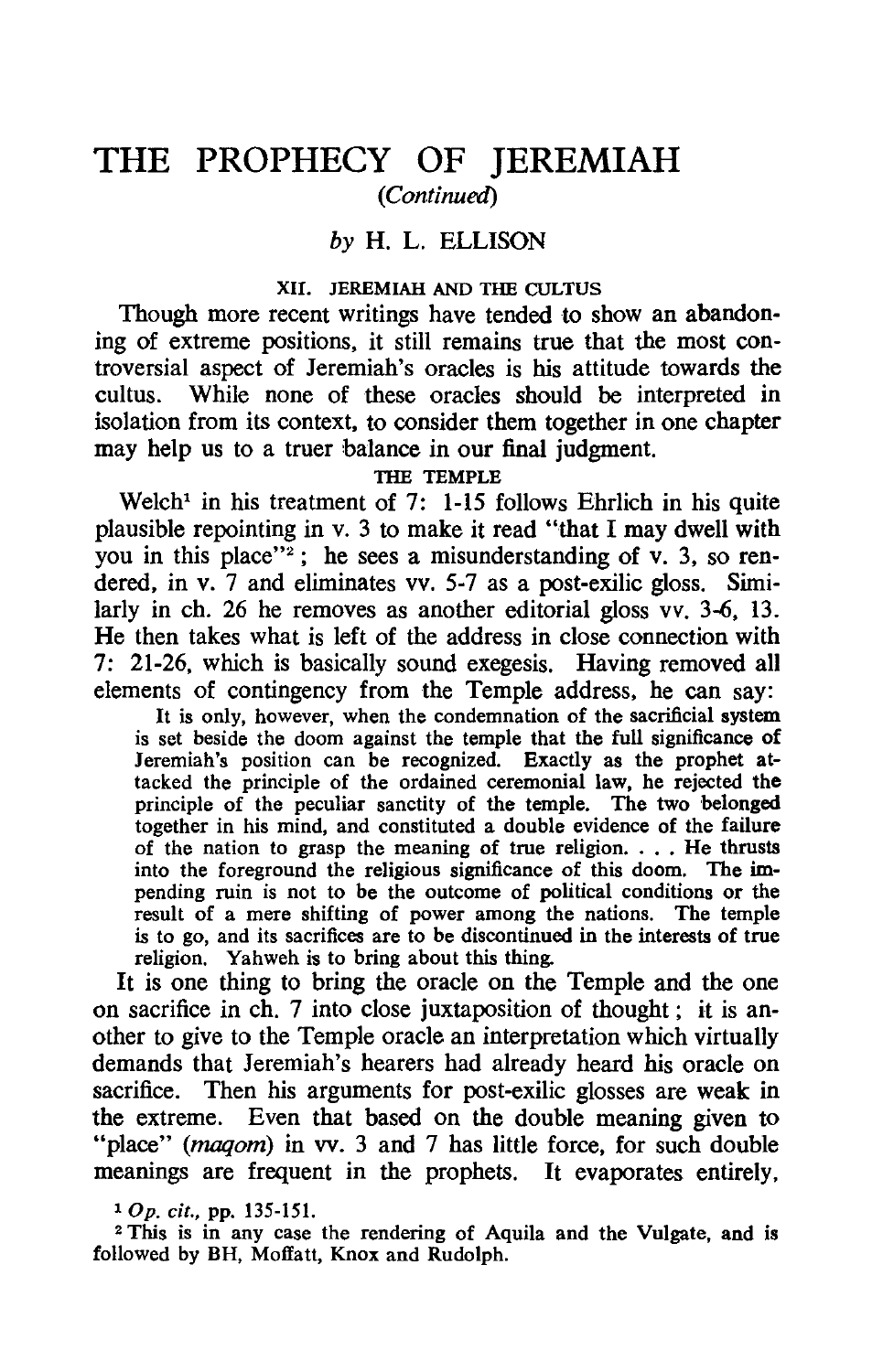however, if here too in v. 7 we repoint and render, "then I will dwell with you in this place, in the land that I gave to your fathers . . .<sup>"3</sup>

Once we render both passages of Yahweh's dwelling in the Jerusalem temple then the whole picture changes. We are listening to the prologue of the tragedy that plays itself out in Ezek. 8-11, where the glory of Yahweh abandons the sanctuary. When Jeremiah says that, "This is the temple of Yahweh, the temple of Yahweh, the temple of Yahweh" is lying or deceptive words, he is not questioning the right of the sanctuary to be so called. We are back in thought with Solomon's question in his prayer of dedication, "But will God in very deed dwell on the earth? behold, heaven and the heaven of heavens cannot contain thee: how much less the house that I have builded! " (1 Ki. 8: 27). The popular idea was that God was in some way bound to Zion. Jeremiah knew that His presence was an act of pure grace. To behave in the Temple as though it were not the dwelling of the Giver of the moral law and the Claimer of undivided loyalty would be to force Him to leave it. The thought in Ezek. 8 is the same except that it is purely religious loyalty that is stressed. The destruction of the Temple was no punishment in itself; it was merely the outward sign that God had forsaken it.

All this means that for Jeremiah the Temple was a means by which God could show His grace, but which had no value in itself. if that grace was not being communicated. There is no great difference between Jeremiah's message and that in Isa. 1: 12-17. In the earlier God repulses the worship. in the later He declares that He will withdraw from it.

If we take Jeremiah as a whole. it is a reasonable inference that the prophet had long come to the conclusion that the Temple was not essential to the communion of the Israelite with his God. but the time had not yet come for the liberating revelation of "the hour cometh. when neither in this mountain. nor in Jerusalem. shall ye worship the Father" (In. 4: 21).

That this is the true interpretation of his Temple address is suggested by the complete lack of hostility shown in his other oracles to the venerable shrine. Indeed oracles of restoration like 31: 6, 12,23 seem to imply the existence of the Temple, and this

<sup>3</sup> So 8 Hebrew MSS., Vulgate, BH, Rudolph and Knox. Though the evidence is too evenly balanced for dogmatism, I personally accept the renderings suggested in both verses. Moffatt does not change the pointing in v. 7, for he clearly regards vv. 5-7 as a gloss.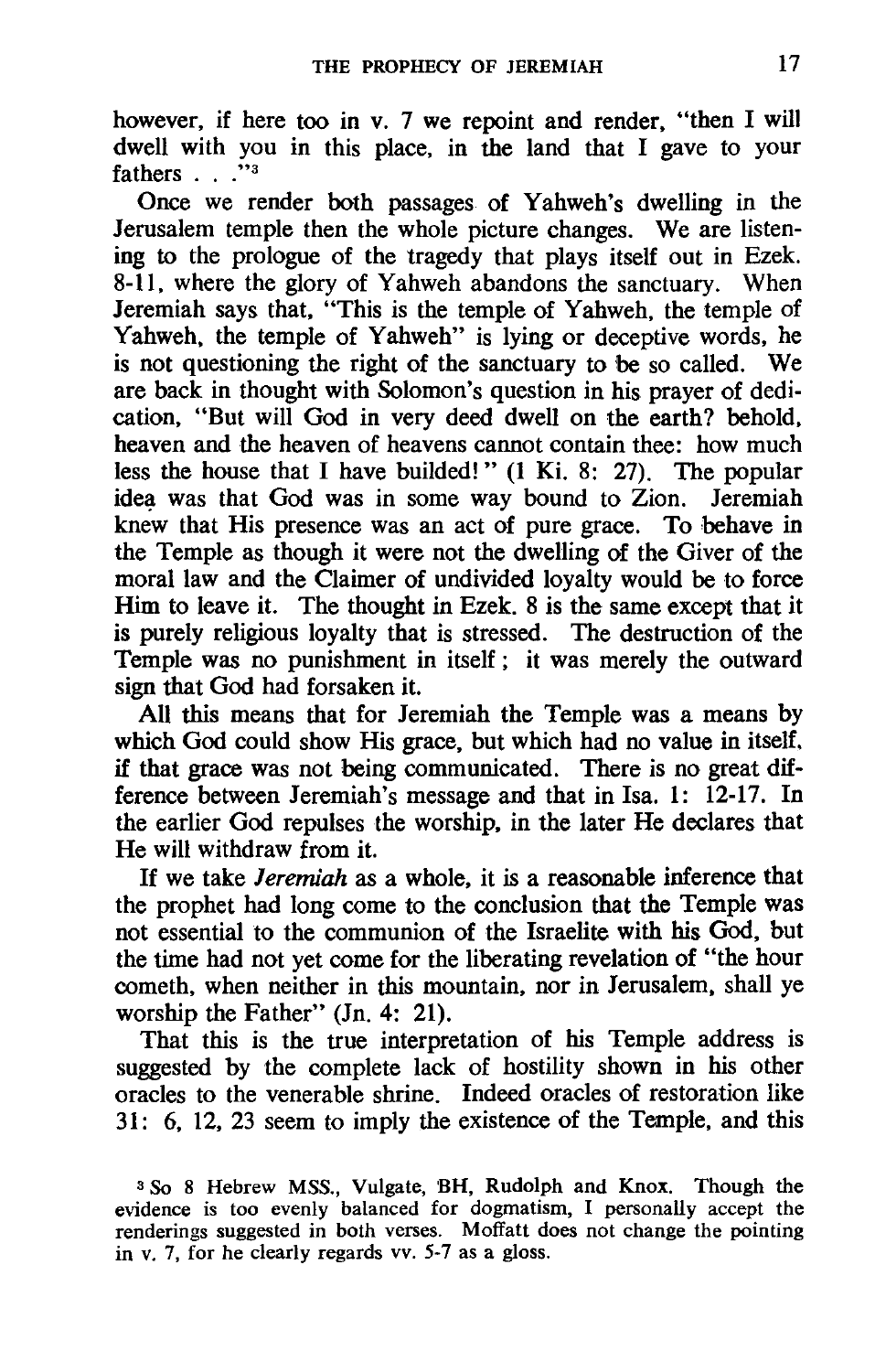is particularly true of 33: 11, where the inference is unavoidable. In addition in 17: 26 the Temple is depicted as something which can be the focus of blessing.4

The warning which Pfeiffer gave in another setting<sup>5</sup> about Amos needs to be constantly heeded in the study of the prophets' attitude towards things cultic: "Amos, however, did not, as has been maintained, advocate the abolition of sacrifices: he did not oppose the institution but its misuse, and did not introduce a new order of service. He moralized religion, but did not substitute morality for religion." Whether Jeremiah came to a true knowledge of God and His will because of the Temple or in spite of it, we cannot tell. There is in fact no evidence that his spiritual development would have been any different, had there been no Temple at all or if there had been no Josianic reformation. So it is with all the great prophets. The will of God they proclaim and the way to God they lay down is linked neither to Temple nor to cuItus. These exist to serve the worshipping community, not to create it. Had they been advocating the sweeping away of these externals they would have been creating the position pictured in the New Testament where the last state of the man was so much worse than the first (Matt. 12: 43-45).

### **SACRIFICE**

There are no adequate grounds for doubting that the oracle in 6: 16-21 is, like the vast bulk of the first six chapters, from the time of Josiah, for the twin sins condemned are of omission rather than of commission: the people refuse to learn either from the lesson of history (v. 16) or of prophecy (v. 17).

(16) Thus says the LoRD:

"I said,<sup>6</sup> Stand by the roads that have been from the beginning<sup>7</sup>

and ask the ancient path,

'Which is the good way?' Walk in it

and find yourselves a place of rest.

But they said, 'We will not walk!'

(17) Again and again I set watchmen for you:

<sup>4</sup>The genuineness of these passages, or of some of them, is often queried, but the discussion must await the consideration of the passages concerned. I have, however, in no case been forced to the conclusion that the passage is not by Jeremiah.

<sup>6</sup>*Introduction to the Old Testament2,* p. 582.

6 Following Rudolph, *leremia2.* 

7 Following Volz, G. R. Driver, Rudolph.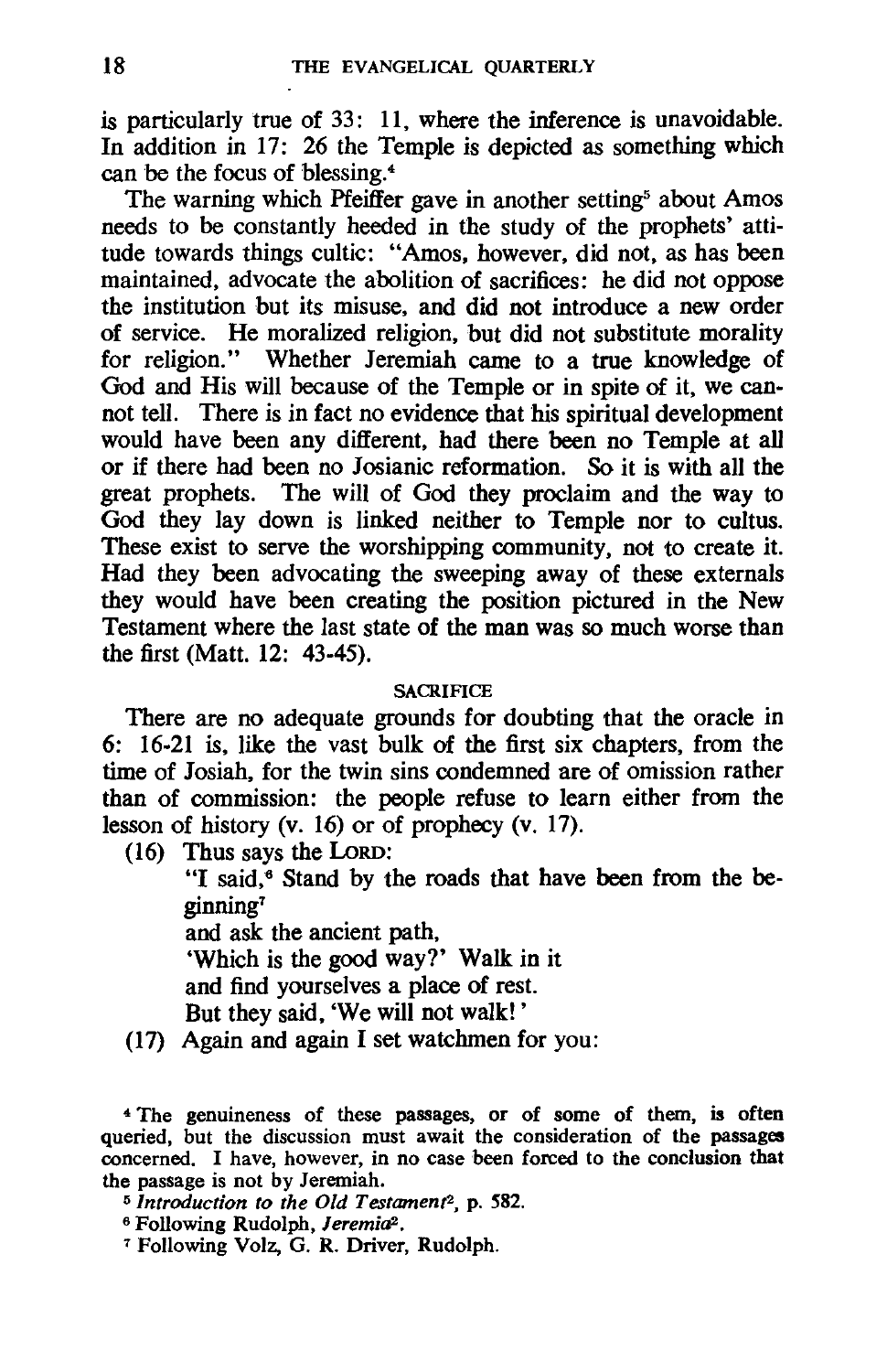'Give heed to the sound of the trumpet! ' But they said, 'We will not give heed! '

- (18) Therefore hearken, you nations, and know well<sup>s</sup> what I will do to them.
- (19) Hear it, earth! Behold, I am on the point of bringing evil on this people, the fruit of their devices, for they did not give heed to My words and My instructions they rejected.
- (20) What care I for incense brought from Sheba, or for the sweet-smelling cane from a distant land? Your burnt offerings do not win My favour, and your sacrifices are not pleasing to Me."

In the setting we can hardly maintain that v. 20 throws much light on Jeremiah's attitude to sacrifice. It is only one more link in the chain that goes back to Samuel's words: "Behold, to obey is better than sacrifice, and to hearken than the fat of rams" (1 Sam. 15: 22). At no time in Israel's prophetic tradition will sacrifice divorced from the obedience demanded by the covenant have had objective value ascribed to it. Even in the story of the Sinai covenant itself it is made absolutely clear that obedience, the acceptance of the covenant terms among which sacrifice is not explicitly mentioned, was what mattered. Jeremiah's stress here on the embellishments added to the standard sacrifices shows that it is the concept of sacrifice as the feeding of the deity (Ps. 50: 12, 13), as virtual bribery, as something divorced from every concept of morality, that he is concerned with.

This poses, however, a major problem for those who interpret 7: 21-23 as meaning that Jeremiah was opposed to all sacrifice on principle and denied that it had any divine sanction or origin. After all, it is not usual to attack the misuse of a custom, if you are convinced that there is no right use for it.

There is no difficulty in assuming that Jeremiah changed his mind about sacrifice, that his conceptions widened between the oracle of ch. 6 and that of ch. 7, or that thoughts which were originally latent later became open and clear-cut. But 'before we do so, we must find an adequate cause for the development. Can it really be said that the conditions during the later years of Josiah would have had this effect? We know so little of this period, that we cannot rule this out as impossible, but for all that it would

<sup>&</sup>lt;sup>8</sup> Following Giesebrecht and Rudolph.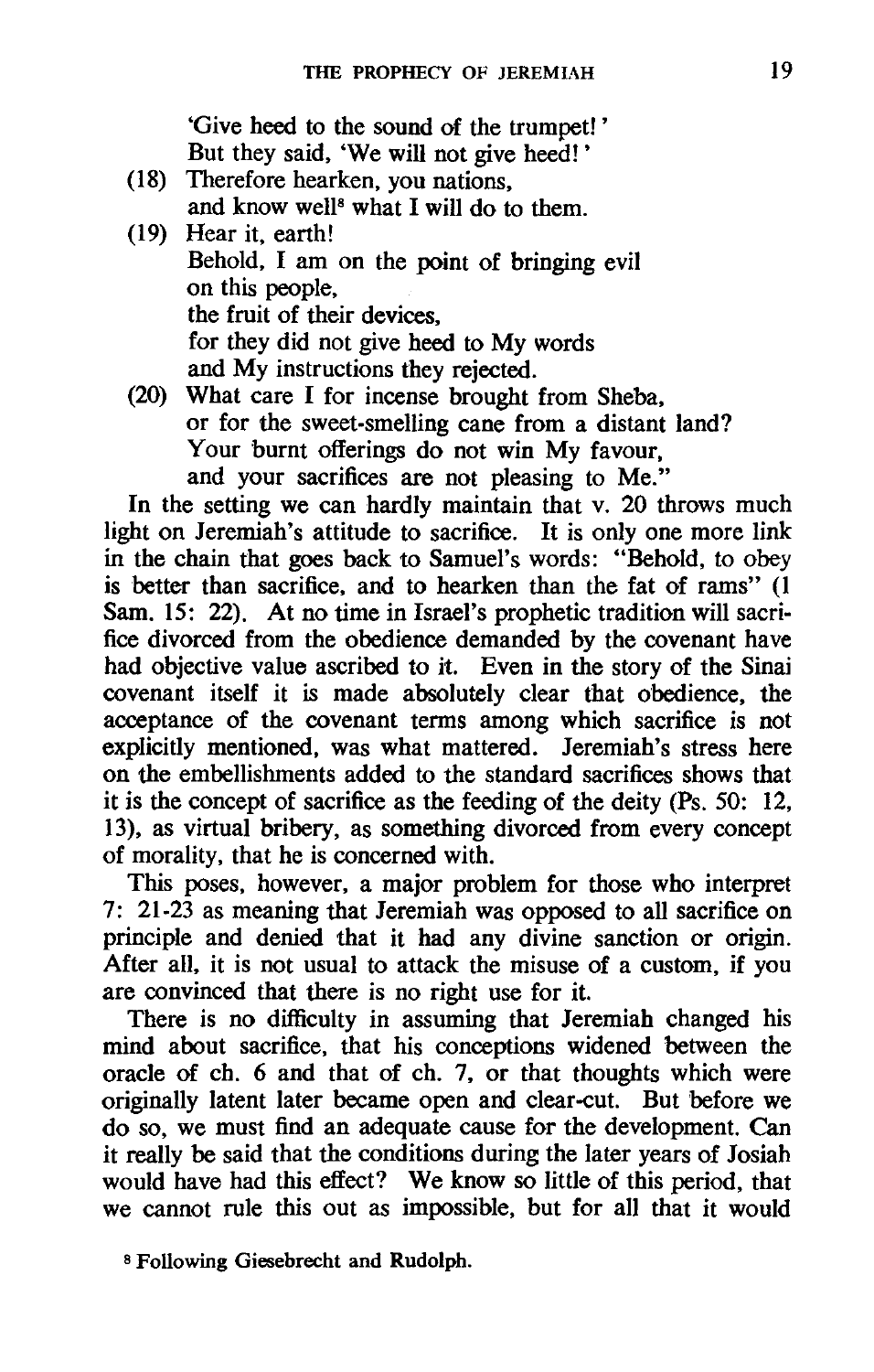remain hard to explain why we find no trace of this development in Jeremiah's oracles.

# THE QUEEN OF HEAVEN

The text as it now stands gives ample motivation for the sweeping nature of 7: 21-28. We saw earlier that Welch based his interpretation of the Temple oracle by assuming a close link between it and 7: 21-23. and ignoring the oracle on the Queen of Heaven (7: 16-20), which finds no place in his book. It is symptomatic of modern distrust of the order of the material in the prophecy that both Skinner<sup>9</sup> and G. A. Smith<sup>10</sup> deal with the passage only in connection with 44: 15-19. We shall see, however. that this oracle has a direct bearing on the radical rejection of sacrifice.

We know now that Queen of Heaven was the title of Ishtar. the goddess of the morning star, as worshipped by the Babylonians and Assyrians. It is reasonably obvious that the title became known in Judah under Manasseh. or possibly Ahaz. But that is not to say that her worship began then. Skinner may say with reference to 44: 17. "That (the women) could look back to the reign of Manasseh as a time of ease and happiness in the nation's history evinces a depth of religious callousness. an aloofness from the struggles and sufferings of the prophetic party at that time. which we might expect to find in the secluded upper coteries of society and nowhere else,"<sup>11</sup> but he overlooks the stress on the universality of the practice in ch. 7.

It is far more likely that with the tenacious memory of the oriental woman the defiant exiles in Egypt were thinking back. not to the humiliating days of Manasseh. but to a time when Israel and Judah were a power in the Near-Eastern world. After all nearly sixty years had elapsed since Manasseh had gone to his reward. so it is unlikely that many could have been drawing on their own recollections.

Though titles and symbols might vary. Ishtar was the great mother-goddess of the Fertile Crescent. whom the Canaanites had worshipped as Ashtoreth. or perhaps Anath. Over much of Israel's history. whatever their men-folk might be doing. the women worshipped Ashtoreth at home. When they were introduced to the Mesopotamian version of her. they quickly adopted the new title to honour her the more. but her worship went on unchanged.

<sup>9</sup>*Prophecy and Religion,* pp. 342 fI. 10 *Jeremiah4,* pp. 312-316. *11* Op. *cit.,* p. 344.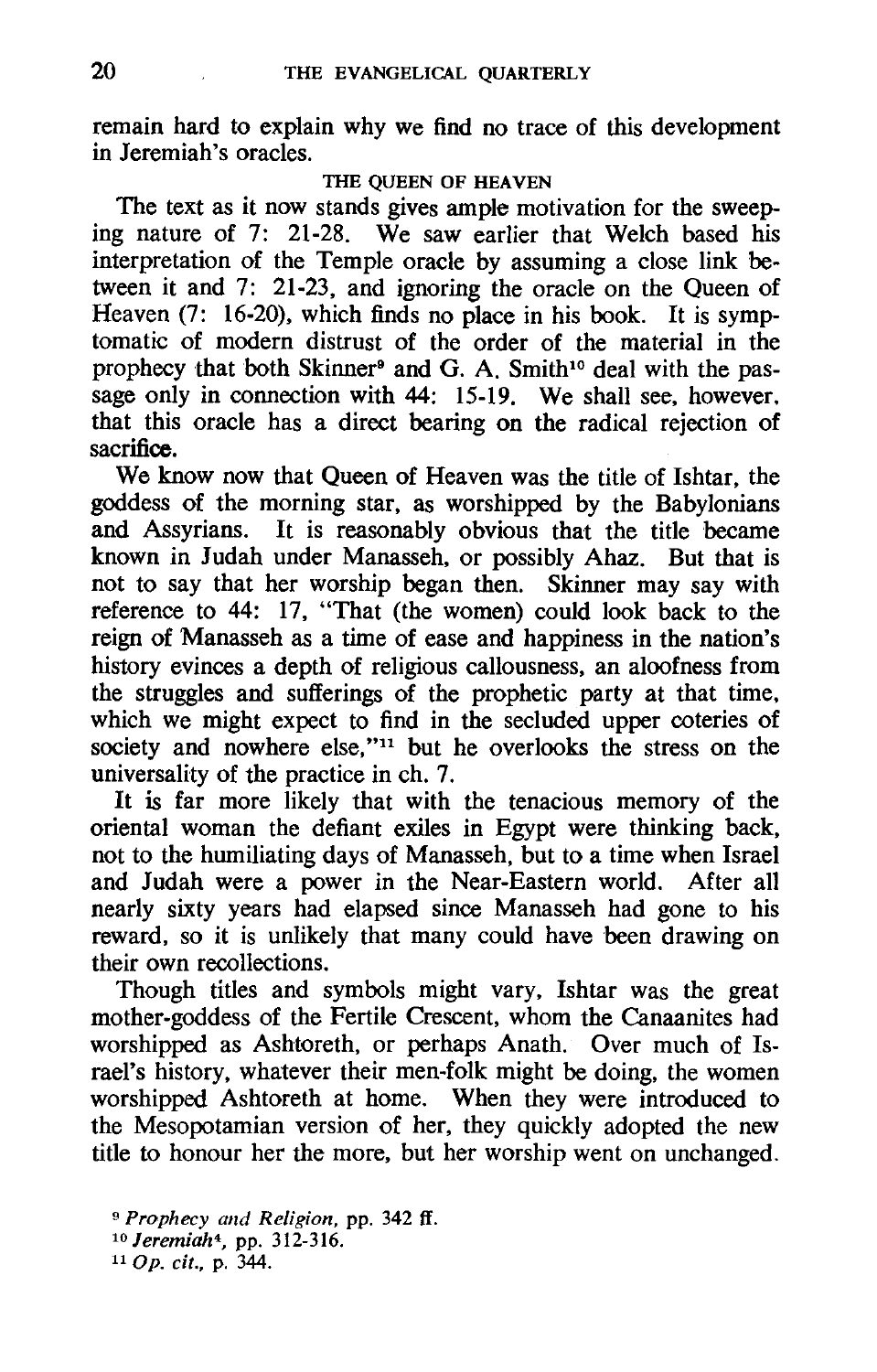Josiah's enforced reformation came to a halt at the women's quarters in the home. So long as a woman did not draw attention to herself by acting as a medium. her religion was her husband's concern. Now that barriers of state restraint were down the private religion of countless homes came into the open. The stress on the role of the children and of the fathers (cf. 44: 19) is intended to show that all along they had in secret connived at practices which were in open defiance of all that Judah's state religion claimed to stand for.

The worship had been able the easier to go underground because of its nature, the pinch of incense, the libation, the cakes, either in the shape of a woman, or perhaps crescent moon or starshaped—these being Ishtar's symbols (44: 19). God draws the further conclusion: where these have been there were doubtless libations to other gods as well (7: 18).

Nothing could have brought out the incorrigibility and insincerity of the people more clearly. They had passed the possibility of repentance, something that is brought out so clearly in ch. 44. So God's judgment is made clear in the prohibition: "Now you, do not pray for this people; do not lift up cry or prayer for them; do not intercede with Me, for I am not listening to you" (7: 16).

#### OBEY MY VOICE

In the light of the foregoing it is easy to understand the oracle that follows (7: 21-28):

(21) Thus says the LoRD of hosts, the God of Israel: "Add your burnt offerings to your sacrifices, and eat the meat. (22) For in the day that I brought them out of the land of Egypt I did not speak with your fathers nor command them concerning (details of) burnt offering or sacrifice. (23) but this thing I did command them, 'Obey My voice. that I may be God to you, and you will be a people to Me; walk in all the way I shall command you. that it may be well with you.' (24) But they did not obey nor incline their ear, but walked in their own counsels, in the stubbornness of their evil heart. and turned their back and their face. (25) From the day that your fathers came out from the land of Egypt till this day I have persistently sent all My servants the prophets to them day by day, (26) yet they did not listen to Me, nor incline their ear. but stiffened their neck; they did worse than their fathers. (27) Therefore speak all these words to them, but they will not listen to you; call to them and they will not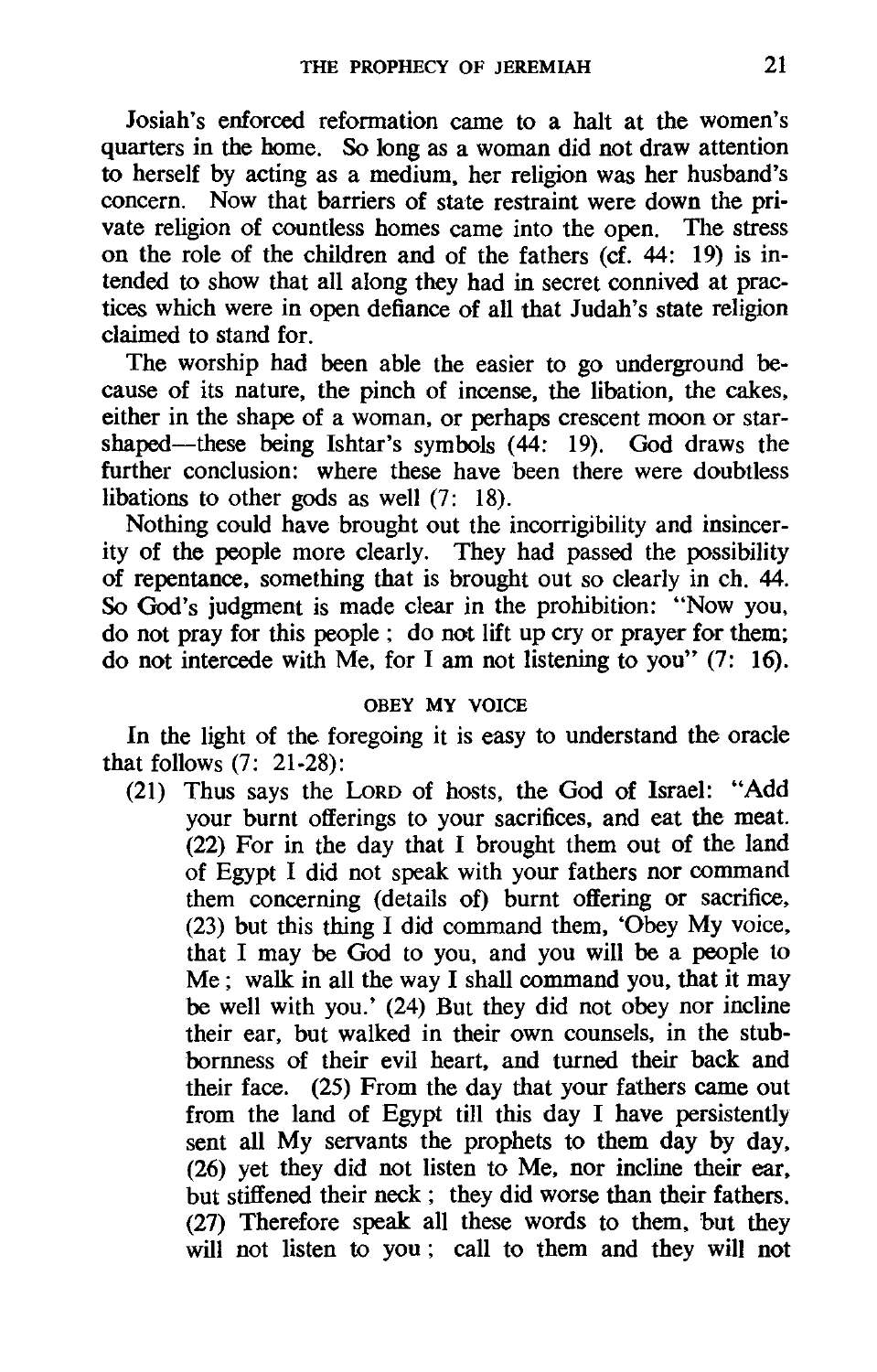answer you. (28) Say to them, *'This* is the nation that did not obey the voice of the LoRD its God and would not accept discipline. Faithfulness has vanished and has been banished from their lips'."

We may, if we like, think that the oracle has been puffed out with Deuteronomic terms, when it received its prose form. But to say with Welch, "Besides, the oracle of vv. 24-26 cannot even be ascribed to the prophet, for it directly contradicts the idea of the innocence of the wilderness period, an idea which Jeremiah  $(2: 2)$  shared with Hosea."<sup>12</sup> is inadmissible. No theories which suggest that the darkest strands in the wilderness story are later additions can eliminate the fundamental failure of the generation of the Exodus or bring them into Canaan. Not only is there no adequate reason for believing that the tradition of the Exodus was systematically darkened with the passing centuries, but there is much to be said for F. V. Winnett's theory that the basic story of the wanderings is cast round "ten murmurings or testings."13

Once we take 7: 21-28 as an essential unity and recognize that the oracle in 7: 16-20, though separate, is approximately contemporaneous, there is nothing in Jeremiah's attack on sacrifice which goes in essence beyond 6: 16-21. The long-standing worship of the Queen of Heaven was merely a symptom of the people's constant refusal at all periods to accept God and His will, as He had revealed Himself through the prophets. All sacrifice had, therefore, become meaningless to Him.

Before we consider the oracle more closely, it is necessary to discuss the translation of v. 22. In the Hebrew we have the balanced phrase at the end of this verse and the beginning of the next, 'aI *dibhre 'olah wazabhal;; ki 'im 'eth-ha-dabhar ha-zeh ziwwithi.* When we remember that a poetic oracle lies only just below the surface of the prose, it seems very hard not to believe that the repetition of *dabhar* is deliberate. If it is, it surely justifies A. GuiIlaume's translation, "concerning matters of burnt offering and sacrifice,"14 i.e., concerning details of them. If this is correct, it makes a denial of the divine origin of the Israelite sacrificial system almost impossible to read into Jeremiah's oracle. But even if we reject this rendering, we are not really much better off.

When we read *Exodus* in its present form, we find that the first

<sup>120</sup>p. cif., pp. 142 f.

<sup>13</sup> *The Mosaic Tradition,* ch. VI.

<sup>14</sup> *Prophecy and Divination,* pp. 373, 378.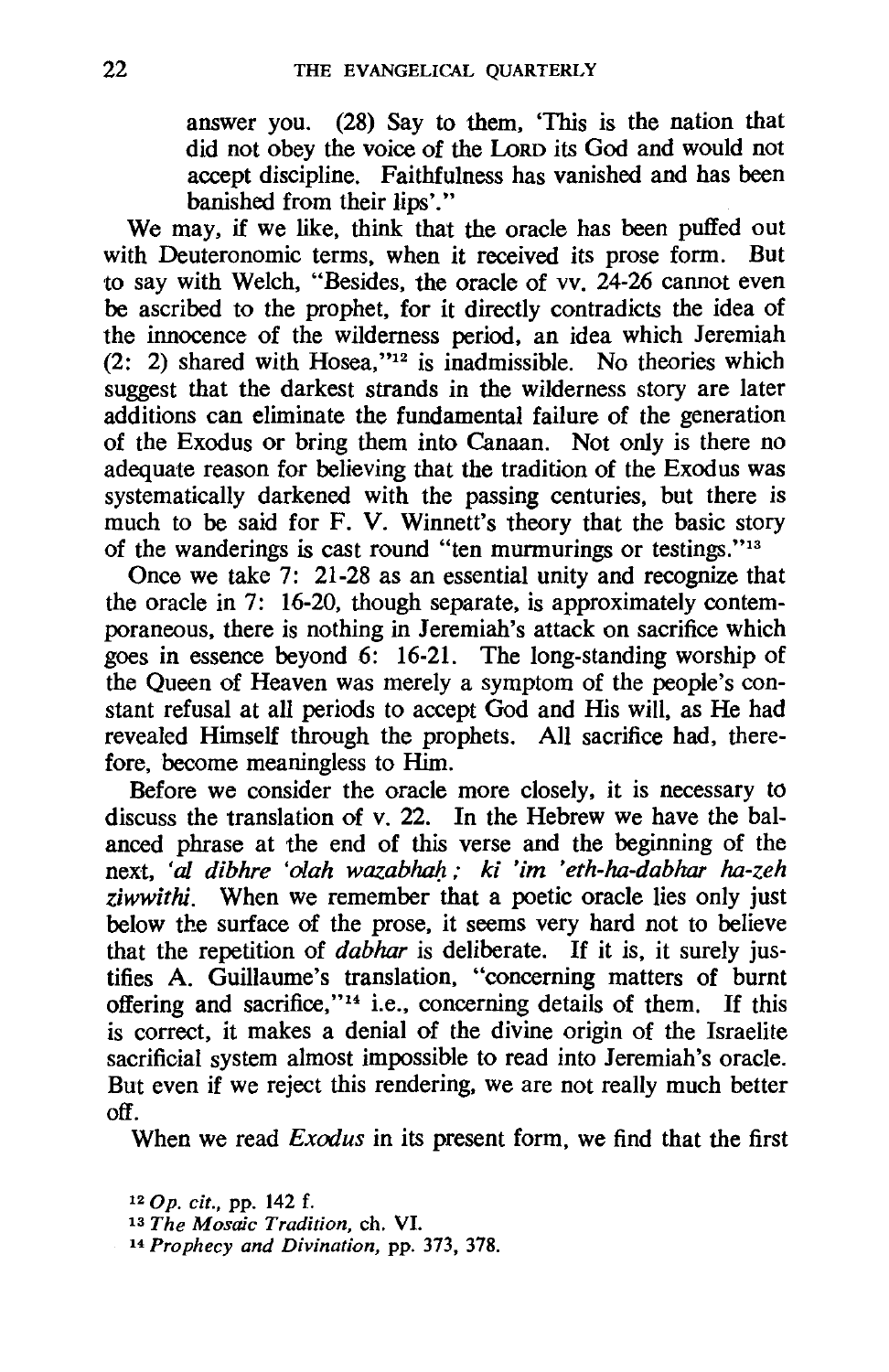step in the covenant ceremony is God's demand for an unconditional acceptance of the covenant, although its terms have not yet been revealed. This demand is based on God's actions in the Exodus (Ex. 19: 3, 6). This demand is accepted by the people  $(19: 8)$ . Then follows the giving of the Decalogue  $(20: 1-17)$ , which is the only part of the Law spoken directly to the people (20: 18-21). It goes without saying that the Decalogue is devoid of cultic detail. In the Book of the Covenant that follows (20: 22-23: 33) cultic detail is minimal. It is only *after* the covenant has been ratified (24: 1-8) that we gradually hear details of the Tabernacle, the priesthood and of sacrifice. In the most literal sense Jeremiah's words are true. "In the day that I brought them out of the land of Egypt" God had literally spoken of obedience, not cultic matters. Jeremiah is clearly indicating that the order of revelation is indicative of its relative value.

We can hardly escape this conclusion by appealing to the literary criticism of the Pentateuch. It is now generally agreed that whenever the Priestly code may have been written its sacrificial system was in operation long before the exile. What is more, the hypothetical post-exilic editor placed all this cultic detail as a virtual appendix to the basic legislation of the covenant.

So what Jeremiah is telling his contemporaries is that God is completely indifferent to the way in which they may bring their sacrifices. They may even commit the cultic enormity of eating the whole burnt offering. as though it were a peace offering. Where there is not the basic requisite of obedience, God refuses to regard their goings on in the Temple as sacrifice to Him. Sacrifice in the Old Testament is not the creator of a true relationship between man and God-this always depends on God's prior action-but its sustainer, and if the relationship has been destroyed by disobedience, it cannot be recreated by sacrifice.

Little attention need be paid to modem suggestions that after all the bulk of the Hebrew cuItus had been derived from the Canaanites. Quite apart from the questionable formulations of the facts,15 it should be clear that Jeremiah was not speaking as an antiquarian, who would, in any case, not have been understood in that rôle. If we are to understand him as rejecting sacrifice completely as something never divinely willed, we must with

15 I attribute the undoubted similarities between the Canaanite and Hebrew cultus to the possession of cultic traditions by Israel going back to the Patriarchs, but divinely modified at Sinai. It should be clear from the language of Lev. 1-7 that it is only the details and not the underlying principles that are new.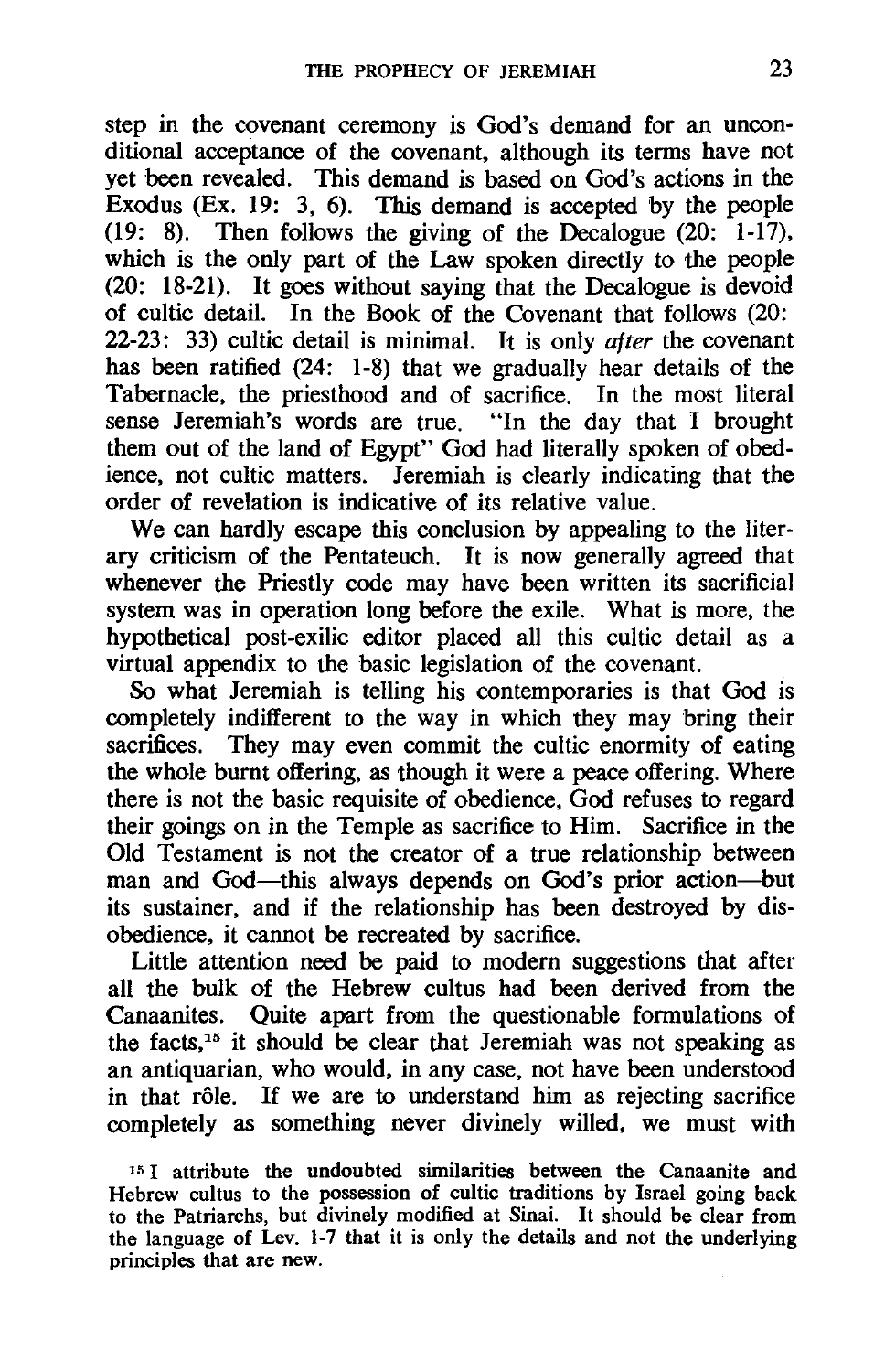Rudolph regard it as due to his "religious intuition."<sup>16</sup> Such an interpretation overlooks the fact that Jeremiah had no interest in smashing the cultus. but in persuading Judah to return to its covenant obedience. To smash the worship of the cultus would not automatically turn men's hearts to God; rather it would make them ask what was to take the place of sacrifice.

That this is the correct interpretation seems to be indicated by the casual reference to the priest and sacrifice in 31: 14. Its rejection by Rudolph<sup>17</sup> seems to be entirely subjective, and it is retained by Weiser.

#### THE SABBATH

The above interpretation would be even more reinforced. if we could prove that 17: 26 is a genuine oracle by Jeremiah. Though S. R. Driver accepted 17: 19-27 as from Jeremiah.<sup>18</sup> his attitude was exceptional. G. A. Smith mentions the passage only to reject it. and Skinner passes over it in silence. It is the more welcome. therefore, to find Rudolph<sup>19</sup> and Weiser<sup>20</sup> both recognizing it as a genuine oracle of Jeremiah that has been worked over. The real objection of most scholars to the passage has been expressed briefly and excellently by Cunliffe-Jones<sup>21</sup>: "it is clear, not that Jeremiah would not have spoken about the sabbath day, but that he would not have said *this* about the sabbath day. One of his great themes was that God is greater than all the means of grace. and that it was possible to hold on to the means of grace, and yet be utterly disobedient to God in mind and heart. He would not have made the fate of Jerusalem depend on a formal ritual observance not necessarily related to a transformed way of living."

What are we to say to this eminently fair statement of the problem, one that we cannot avoid by suggesting it is an early oracle that has received its present position as an illustration of 16: 1O?

In the first place the term "a formal ritual observance" is too sweeping. That which for most may be truly no more than a formality. may be for a few a revelation of character. No doubt on the day that our Lord sat by the treasury the giving of most was a merely formal act. but the two mites were a revelation of the widow's character (Mk. 12: 41-44). Then in a given historical situation an otherwise insignificant action may take on especial

 Op. cit., p. 53. Op. cit., p. 179. 18 LOP, p. 258. Op. cit., p. 109 ff. *20 Der Prophet Jeremia,* pp. 155 f. *Jeremiah,* pp. 136 f.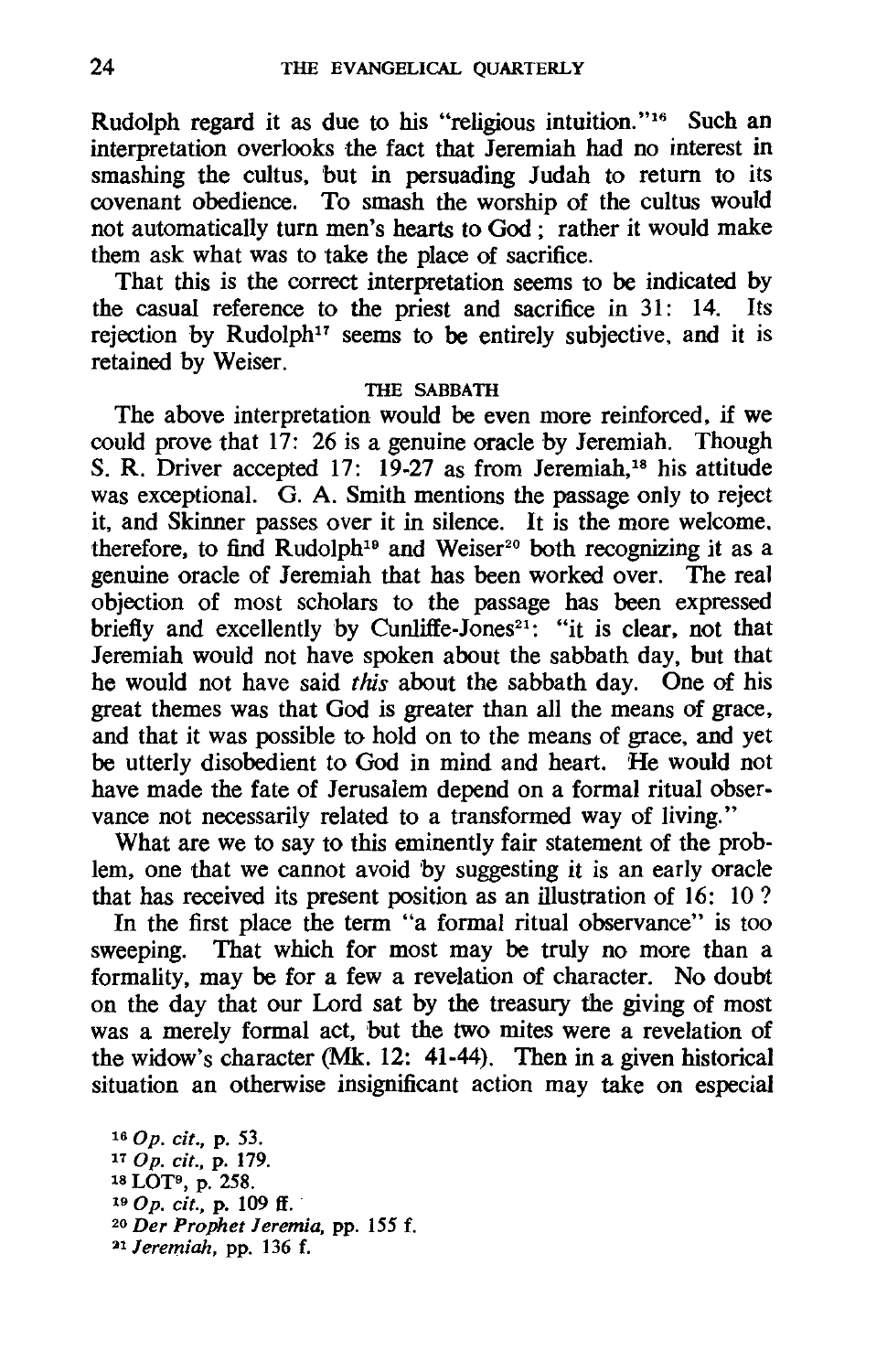significance. We need not doubt that Ashtoreth had been worshipped by many of the women of Israel as Jehovah's consort right down the history of the nation, but it was only in its open revival early in the reign of Jehoiakim that her worship suddenly became a clear pointer to the true spiritual state of the nation. So, it may be, the keeping of the Sabbath could have been a little later in the same reign.

In the time of Amos (8: 5) the Sabbath was observed but disliked. Since every effort to demonstrate an effective link between the Sabbath and the religion of Mesopotamia has broken down, we are not likely to be wrong in taking for granted that there was next to no Sabbath observance in the reign of Manasseh. During his many years of apostasy it will have ceased to be a living tradition. What Josiah may have done to enforce it, we cannot even guess, but now we are in the reign of Jehoiakim. There had recently been a very serious drought. Taxes were heavy owing to the heavy indemnity that had to be paid to Egypt (2 Ki. 23: 33) and the cost of the new palace that was being built (22: 13. 14). Under such circumstances men begrudge a forced tribute of time to God.

In spite of efforts to link this oracle with Neh. 13: 15-22, no close similarity can be observed. Rather the stress on Judah coming in at the gates with loads suggests that those that came up for the Temple worship saw no reason for not combining business with their worship. It is less likely that it is the complete desecration of the Sabbath that Jeremiah is attacking, and rather an attempt to make the best of both worlds. Under such circumstances a complete and radical setting aside of the Sabbath as holy to Jehovah might really have indicated a true change of heart in the people. It is not chance that it is the Sabbath, not sacrifice, or circumcision, or tithing, or fasting that finds a place in the Decalogue. True Sabbath-keeping demands the co-operation of the whole man and is never merely a formal ritual observance.

This means that 17: 19-27 is in no necessary conflict with what we have already seen of Jeremiah's attitude to the cultus but may very well support it. In that case too v. 26 will serve as a valuable warning against a too radical interpretation of 7: 21-23.

## **CIRCUMCISION**

The same attitude towards outward observance is seen in the short oracle 9: 25, 26 on circumcision. Though the historic setting is unknown and the text has been questioned, the main point is clear enough.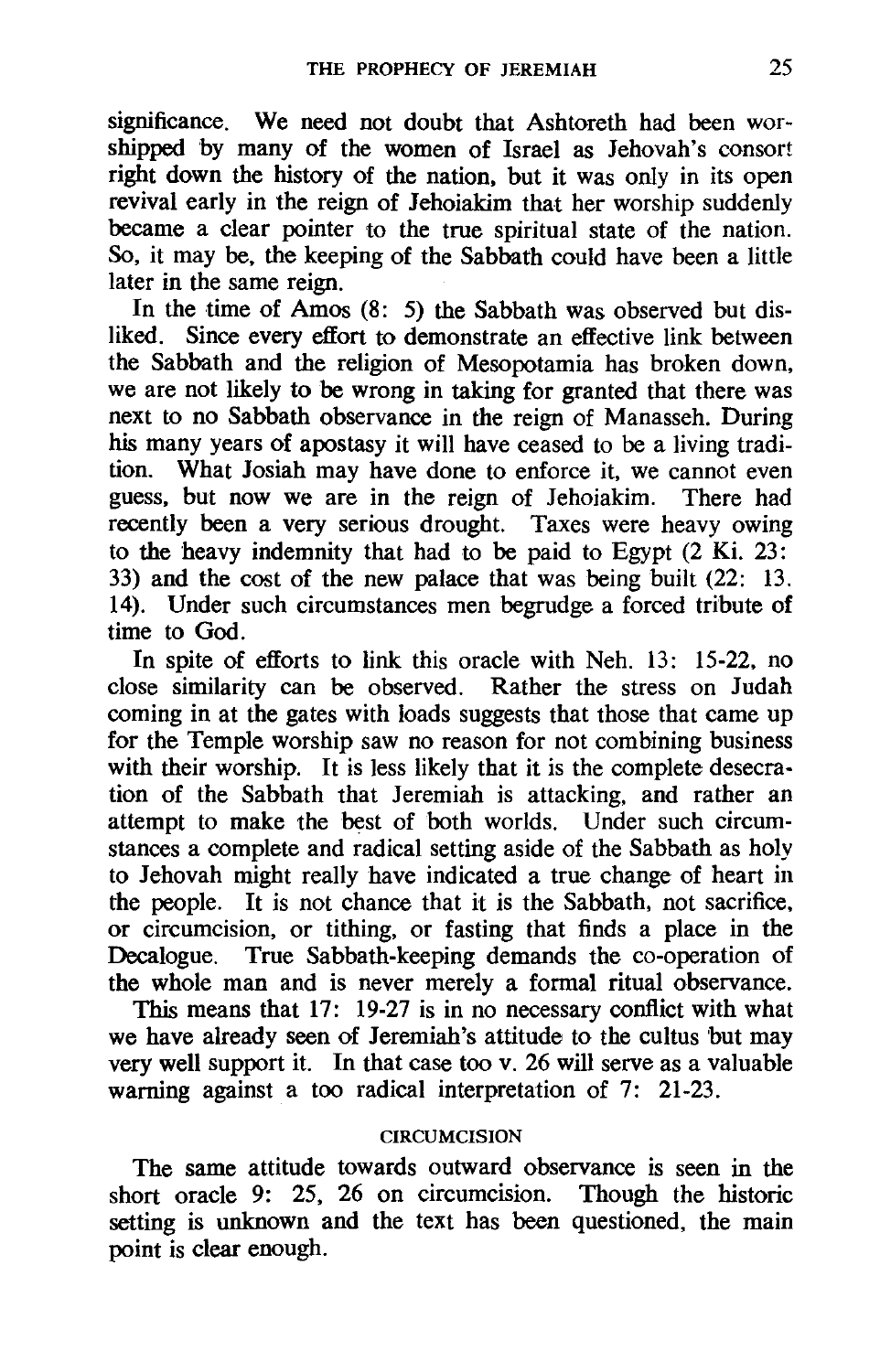So far as can be established, until the coming of the Greeks circumcision, except for the Philistines, was virtually universal in the western arm of the Fertile Crescent and was also very common among the Egyptians, especially the priests and those of higher rank. In the eastern Fertile Crescent it was apparently not practised.

God says that the days are coming when He will punish not merely Judah's neighbours, including the Egyptians and nomad Arabs, but also Judah. They are joined together by one feature, they are all "circumcised but yet uncircumcised"  $(R, SV)$ . In they are all "circumcised but yet uncircumcised" (R.S.V.). His sight they are all uncircumcised, presumably because like Judah they are uncircumcised in heart. Since it should be clear that the oracle is really pointed at Judah and not at the other nations named, it seems unnecessary to ask what, if any, historical event lies behind it. It could be the plot mentioned in 27: 1-11 early in the reign of Zedekiah; though Egypt is not mentioned by name. it was doubtless behind it.

The motivation for the punishment is not given. and there is no need to suppose that it was necessarily the same in each case. Above all there is no reason for supposing that the uncircumcision in heart is regarded as culpable in any but Judah.

Judah was doubtless looking on its circumcision, the covenant sign, as one of its reasons for believing that God would not abandon the people at the last. Jeremiah points out that the same argument would guarantee His intervention in favour of the neighbouring peoples, who were also circumised. So far from that He was going to punish them; in His sight they were uncircumcised -"all these nations are uncircumcised" (v. 26, R.S.V.). But so too for that matter was "all the house of Israel" for they were uncircumcised in heart.

It can hardly have occurred to an Israelite that his circumcision was the same in Jehovah's sight as that of one of his heathen neighbours. He probably never asked himself, wherein the difference lay. It could scarcely be the age at which the ceremony was performed. in infancy instead of at puberty. For all that the shift of time pointed to the difference. Why exactly the Canaanites practised circumcision we do not and probably never will know. But in some way it will have represented the yielding of the man's sexuality. his fertility. to the gods. The transfer to infancy will have represented the yielding of his whole nature. of his heart. to Jehovah. Where the heart was not circumcised, i.e., where a man was stiffnecked (Dt. 10: 16) and had not yielded himself to God's will. his bodily circumcision was in God's sight no whit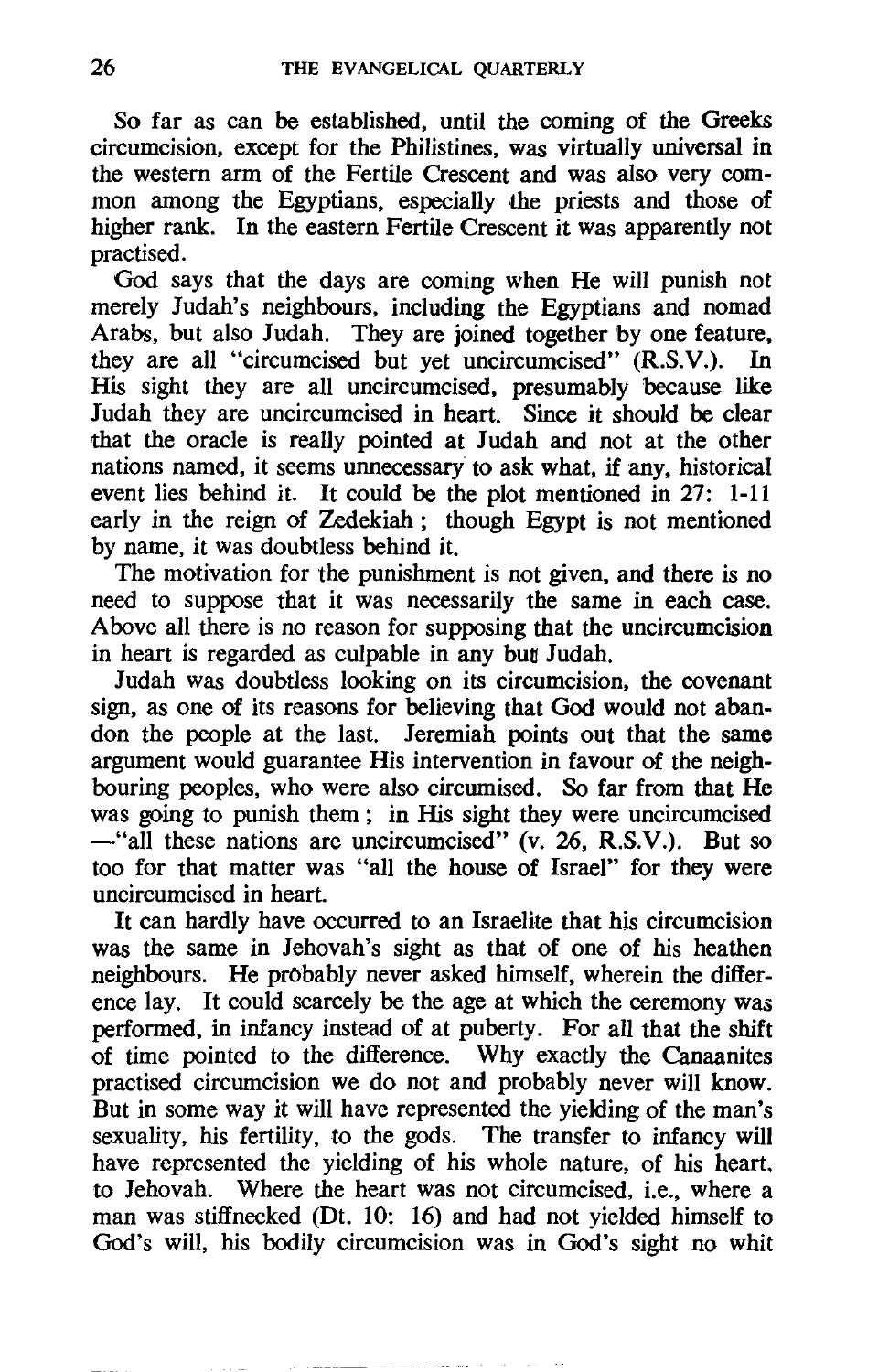different from that of the heathen, which was uncircumcision in God's sight.

Here again we see that Jeremiah is neutral to the ceremony as such. He is not attacking circumcision. He stresses that the ceremony divorced from the spiritual reality it represents is worthless.

# THE ARK OF THE COVENANT

In this connection it is worth mentioning the short oracle in 3: 16, 17. This clearly presupposes the disappearance of the Ark. However we understand 2 Chron. 35: 3, it shows that the Ark was still in existence in the reign of Josiah. We shall then be wise to date this oracle either in the reign of Zedekiah or shortly after the destruction of Jerusalem and the Temple. In coming days the phrase was no more to be heard, "The Ark of the Covenant of the LoRD; it shall not enter their minds; they shall not remember it nor miss it, and it shall not be made again." The reason for this was not some defect in the Ark, or even in its use, like Nehushtan, Moses' bronze snake. Rather it was a symbol of a great reality, and when the reality comes, symbols may fade away. "At that time they shall call Jerusalem the throne of the LoRD, and all nations shall be gathered to it." The Ark, or rather the mercy seat above it, symbolized Jehovah's throne in the midst of His people. When He, in fact, would reign in their hearts, the need of the symbol would vanish.

It is surely here that Jeremiah's thought becomes clearest. He was no enemy of the material in religion as such, but more perhaps than anyone else in the Old Testament he realized that God, who is spirit could not be worshipped by the material. The who is spirit, could not be worshipped by the material. material, whether sacrifice, circumcision or cultic furniture, was a pointer to spiritual realities. It was of value so long as it led men to the spiritual; it was worthless and dangerous, when men remained content with it and put their trust in it.

THE FALSE PEN OF THE SCRIBES

This principle of the worthlessness of the material in religion, if it does not lead to spiritual reality, finds perhaps its most drastic expression in the short oracle of 8: 8, 9. Though it is linked in thought with 8: 4-7, which deal with the incomprehensible behaviour of the people, it seems to be a unit in itself.

How can you say, 'We are the wise

and we have the instruction of the LoRD in our midst?'

Not so! to a lie transformed it

has the lying pen of the scribes.

Ashamed are the wise,